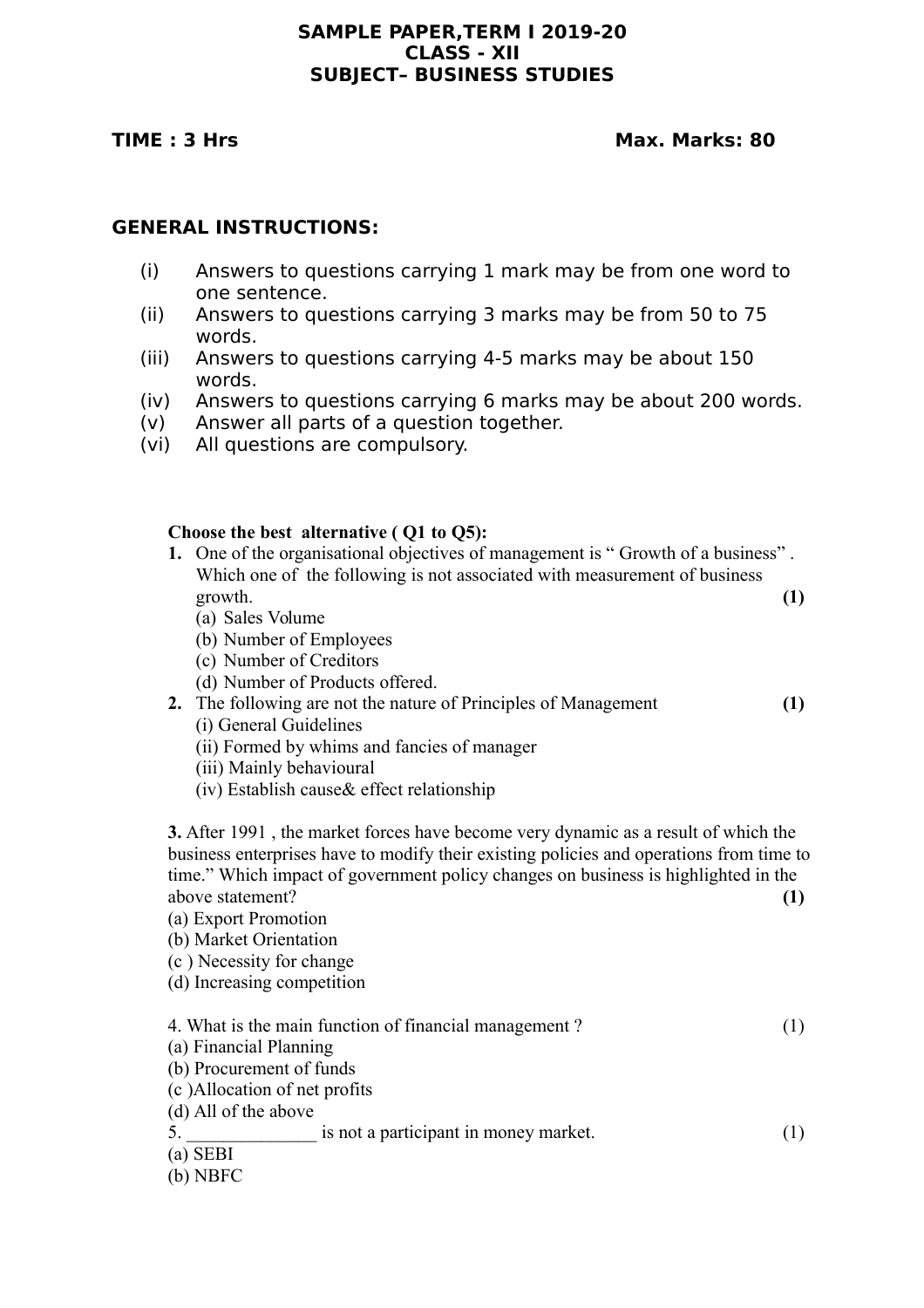# **Fill in the blanks: (Q6 to Q10)**

| 6. Every    | restricts the entry on the basis of examination or education.                            |  |
|-------------|------------------------------------------------------------------------------------------|--|
|             |                                                                                          |  |
|             | principle requires judicious application of penalties by the                             |  |
| management. |                                                                                          |  |
|             | 8. Reducing the role of public sector and increasing the role of private sector is known |  |
| <b>as</b>   |                                                                                          |  |
|             | 9. If tax on dividend is higher, it is better to pay by way of dividend.(1)              |  |
| 10.         | market has no physical location.                                                         |  |
|             |                                                                                          |  |

## **State True or False**

| 11. The Dabbawallas of Mumbai is the story of Six Sigma of business.                  | (1) |  |
|---------------------------------------------------------------------------------------|-----|--|
| 12. In Paternalistic style of management, workers go for a strike wearing a black     |     |  |
| badge and work more than normal working hours to gain the sympathy of                 |     |  |
| management.                                                                           | (1) |  |
| 13. A higher Debt service coverage ratio increases the ability to meet cash           |     |  |
| commitments.                                                                          | (1) |  |
| 14. Capital market instruments are more liquid as compared to money market            |     |  |
| instruments.                                                                          | (1) |  |
| <b>15.</b> Marketing mix is the set of the Selling tools.                             | (1) |  |
|                                                                                       |     |  |
| Correct the given statements                                                          |     |  |
| <b>16.</b> Principles of management are rigid prescriptions which have to be followed |     |  |
| absolutely.                                                                           | (1) |  |
| 17. For most consumer goods like soap, sugar, rice etc. which type of channel of      |     |  |
| distribution is most suitable?                                                        | (1) |  |
| (a) One level Channel                                                                 |     |  |
| (b) Two level Channel                                                                 |     |  |
| (c) Direct Channel                                                                    |     |  |
| (d) Three level Channel                                                               |     |  |
| <b>18.</b> Indian Premier league (IPL) is an example of an experience.                | (1) |  |
| 19. Right to be heard states that the consumer has the right to get relief in case of |     |  |
| defective goods or deficient services.                                                | (1) |  |
| 20 The National Commission has territorial invisibilition over the whole country      |     |  |

**20**. The National Commission has territorial jurisdiction over the whole country , except the state of West Bengal. **(1)**

**21.** Match the characteristic of Management giving under "A" with the suitable statements under "B" :  $(3)$ 

| 1. Management is<br>Multidimensional | a. Goals are the basic reason<br>for existence of an<br>organisation. |
|--------------------------------------|-----------------------------------------------------------------------|
| 2. Management is<br>dynamic          | b. Management involves<br>management of work, people,<br>operations   |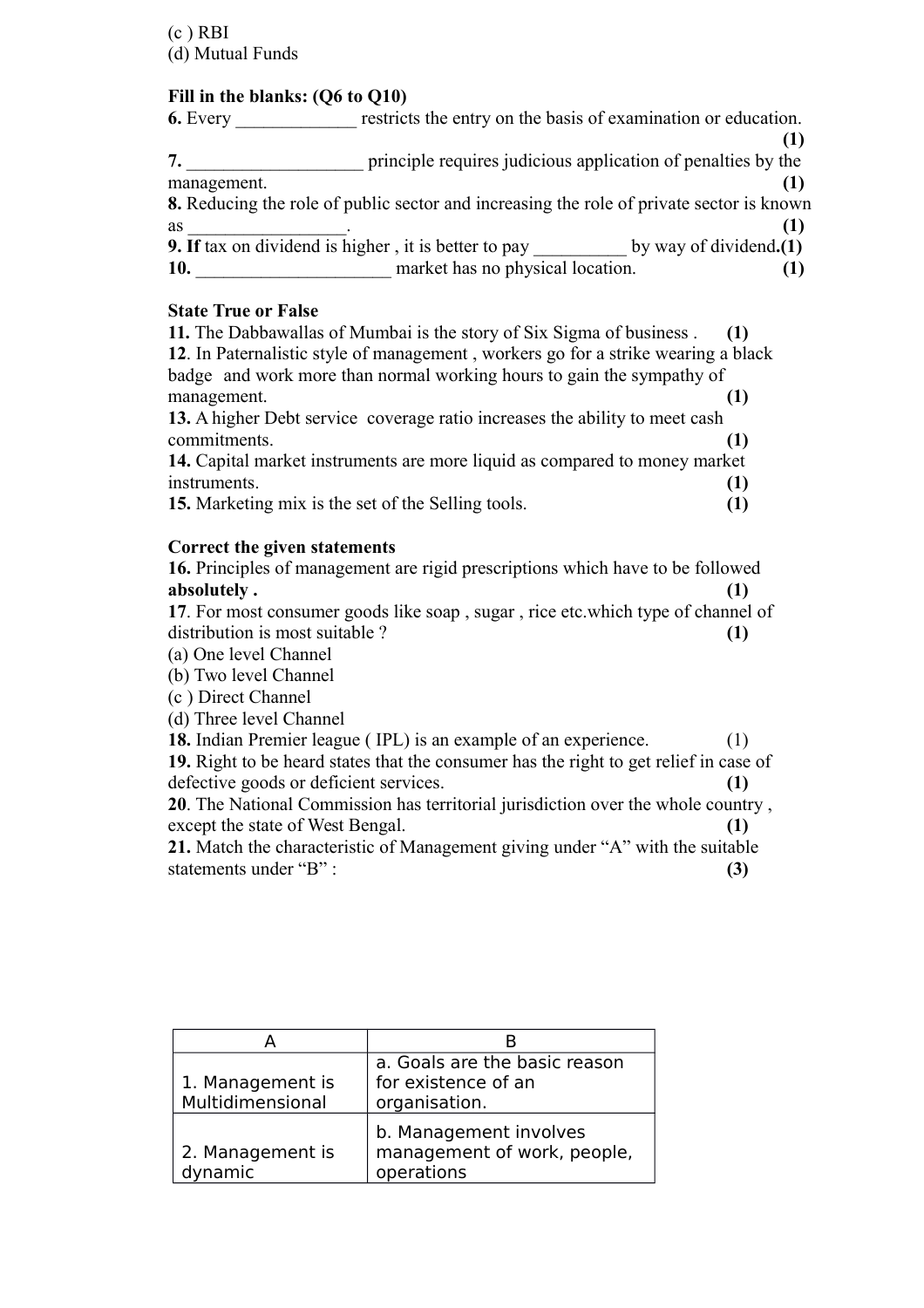| 3. Management is | a. Management has to adopt<br>  itself to the changing |  |
|------------------|--------------------------------------------------------|--|
| goal Oriented    | enviornment.                                           |  |
| ( )r             |                                                        |  |

Mega Ltd . manufactured water heaters. In the first year of its operations , the revenue earned by the company was just sufficient to meet its costs. To increase the revenue , the company analysed the reasons behind the less revenues . After analysis , the company decided :

- to reduce the labour cost by shifting the manufactured unit to a backward area where labour was available at a very low rate.
- to start manufacturing solar water heater and reduce the production of electric water heaters slowly. Mega ltd . decided to provide competitive salaries and bring out rewards for exceeding the standard performance. This will not only help in covering the risks but also help in meeting other objectives.

Identify and explain the objectives of management discussed above.

**22.** Carmato Ltd. is a well known automobile company in India. The production manager of the company believes that one of the prime reasons for the success of the company is the use of scientific management techniques " Lean manufacturing " in particular . He also shared that best results come to the company because of effective partnership between a trained and qualified management and cooperative workers and thus there is no need of trade unions. **(3)**

In context of the above case :

(a) What do you understand by " lean manufacturing"?

(b) Identify and explain the principle of scientific management being described above ?

(c ) Differentiate between the terms " principles of management" and techniques of management.

**23**. The organic food market in India at 25-30 % which reflects a clear shift in consumer taste and preferences . The current growth in the organic food market is driven by multiplicity of factors like rising health consciousness , changing life styles , increase in disposable income and growing availablillty of organic food products in shopping malls , retail outlets and online.

## (**3)**

In context of the above case :

(a) Identify and explain the features of business environment being referred to here. (b) By quoting lines from the above para, identify the various components of general forces which have led to a growth in the organic food market.

**24.** These days, the development is also judged by its system of transferring finance from the sector where it is in surplus to the sector where it is needed the most. To give strength to the economy , SEBI is undertaking measures to develop the capital market . In addition to this , there is another market in which unsecured and short term debt instruments are actively traded everyday. These markets together help the savers and investors in directing the available funds into their most productive investment opportunity. **(3)**

(a)Name the function being performed by the market in the above case.

(b) Name the market segment other than the capital market segment in which unsecured and short term debt instruments are traded. Also , give two points of difference between the two.

**25.** In one of the cases , the Goa state Commission held that " The Consumer Protections Act " is not for entertaining or compensating speculative transactions or losses. It held that compensations cannot be given under the Consumer Protection Act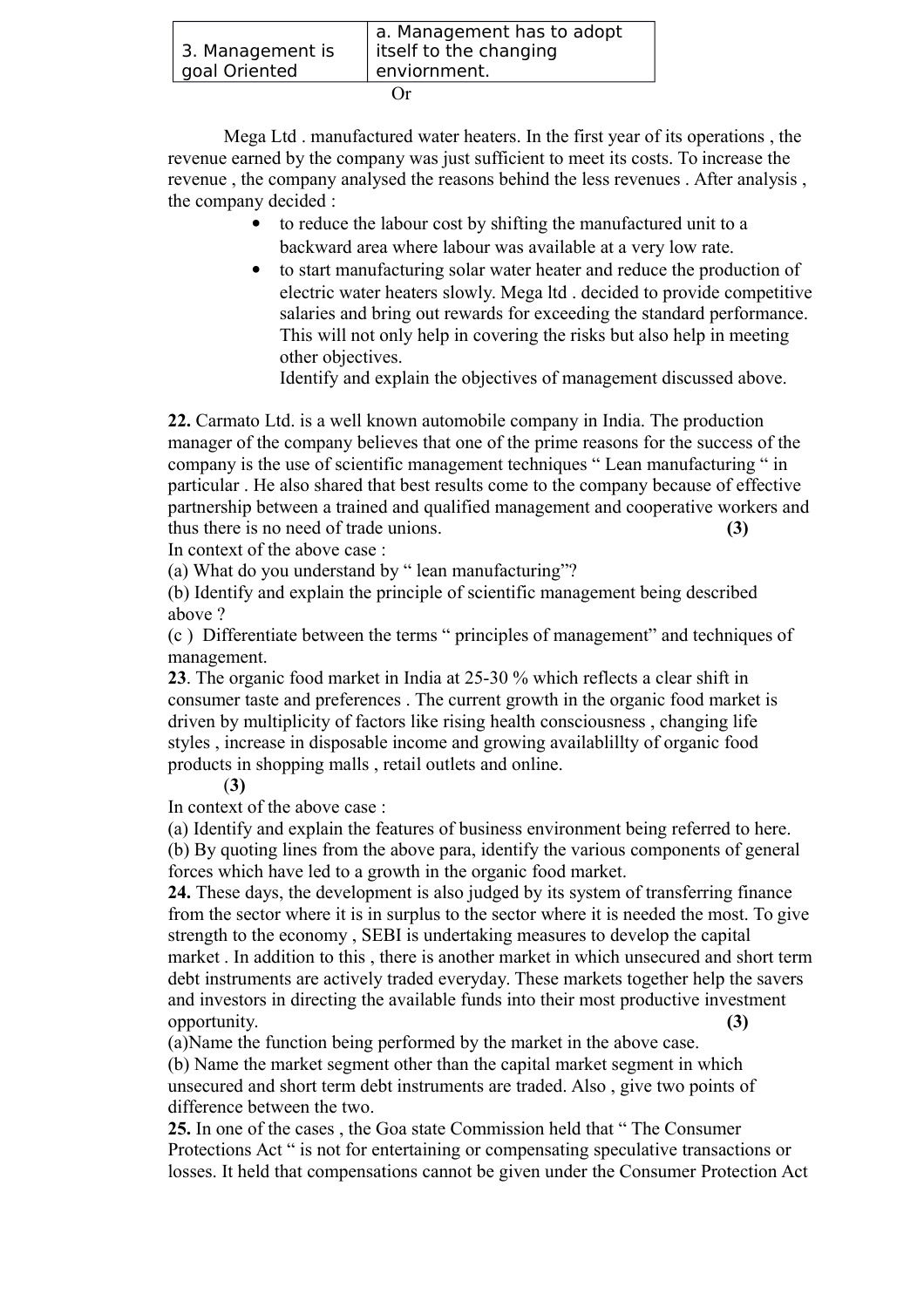to those involved in sale and purchase of shares, which are commercial transactions . The order follows an appeal by a Mumbai based stock broker, India Infoline against an order of the Goa District Consumer Forum . Initially , the judgement of the Goa District Consumer Forum had awarded damages to Panaji – resident Vaman Nagesh who had lost money in share trading through a stock broker, India Infoline limited. In the context of the above case : **(3)**

(a) Why do commercial transactions not fall under the preview of " Consumer" under the consumer Protection Act ?

(b) Why do you think that the above mentioned case was initially filed in the Goa District Forum by Vaman Nagesh?

(c ) Where do you think Vaman Nagesh could have filed a further appeal in case he was not satisfied with the judgement passed about his case by the " Goa State Commission."?

**26.** As per the directions issued by the Supreme **Court ,the** government passed an order to ban the sale of tobacco products within the area of 200 meters of all educational institutions as : **(4)**

(a) Its consumption is injurious to health.

(b) People are becoming more conscious about the health and fitness. This indicates the government 's attitude towards this business.

This should enable the competitive firms to take it as an early warning signal of the threats that the existing tobacoo industry shall face.

Identify the dimensions of business enviornment .

**27.** Devesh works as Head ( Finance) in a electronics company . Although over the years, with experience he has been able to build upon his managerial skill in terms of creativity , imagination and initiative , but still he feels that the knowledge of certain underlying theories and principles of management is a must for any aspiring manager. This is primarily due to the fact that these principles are evolved through observations and tested through experimentation and help managers in taking scientific decisions. Thus , a manger requires both the knowledge and certain skills to apply the related knowledge in the light of given situations to be successful in his work.

**(4)**

In context of the above case:

(a) Identify and explain the two aspects of nature of management which Devesh thinks makes a manager successful.

(b) Also, explain the specific feature of one of the aspects of nature of management as identified inpart(a) of the question which distinguishes it from other physical sciences like biology , physics and chemistry etc.

**28. Rajat** joined as a CEO of Bharat Ltd., a firm manufacturing Computer hardware. On the first day he addressed the employees . He said that he believed that a good company should have an employee suggestion system and he wished to minimise employee turnover to maintain organisational efficiency . He informed all employees that he would ensure that all agreements were clear , fair and there was judicious applications of penalties . However , he said that he believed that lazy personnel should be dealt with sternly to send the message that everyone was equal in the eyes of management . Also that he would want to promote a team spirit of unity and harmony among employees , which would give rise to a spirit of mutual trust and belongingness among team members and eventually minimise need for using penalties . He told all present that the interest of the organisation should take priority over the interests of any one individual employee. **(4)**

(a) Identify and briefly explain any four principles of management given by Fayol , which Rajat highlighted in his address to the employees.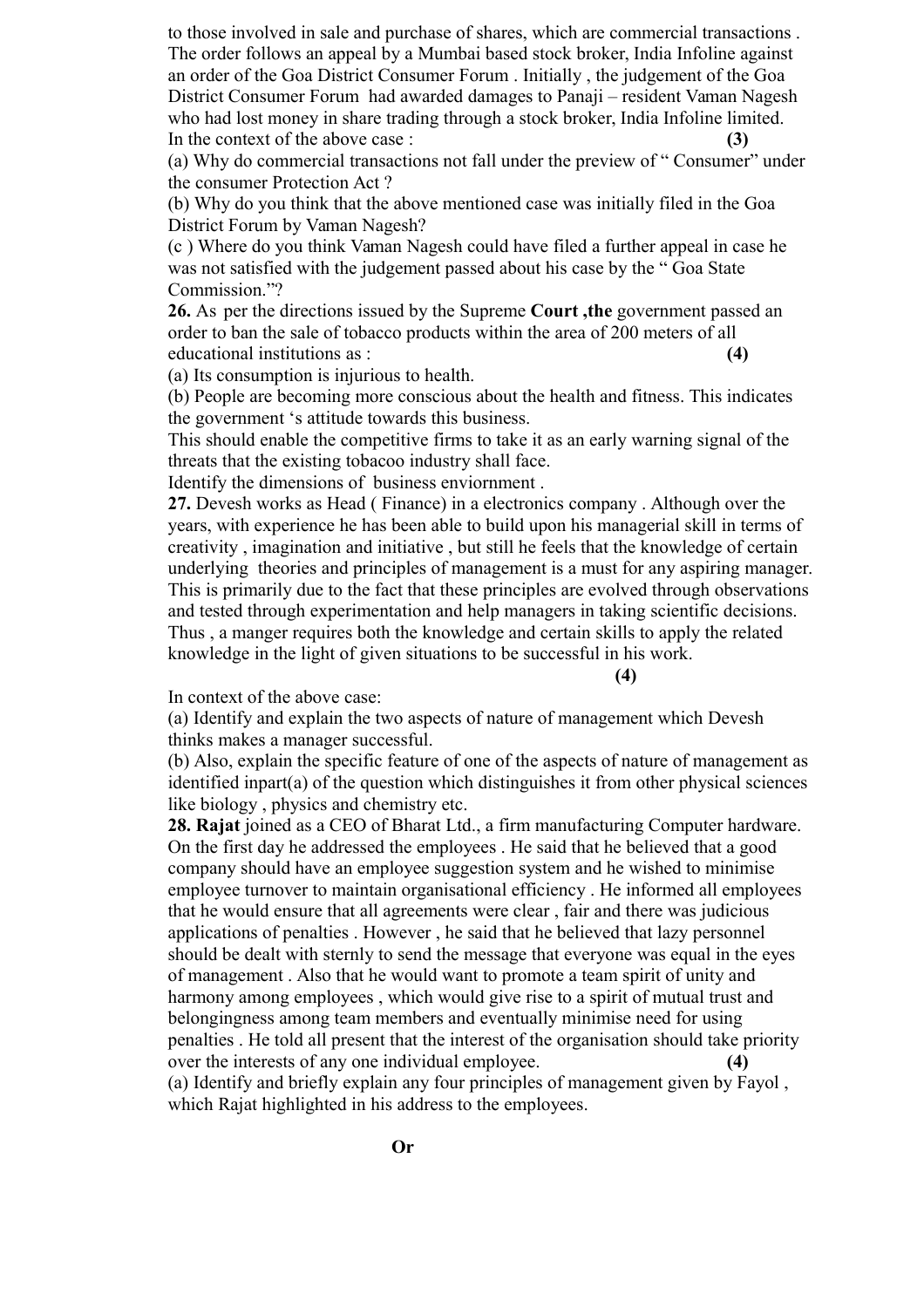Hritik is desirous of setting up a small factory to manufacture different kinds of eco-friendly packaging materials . He proposes to adopt a logical approach to his business rathet than hit and trial method as he knows that this can result in tremendous saving of human energy as well as wastage of time and materials. He plans to adopt paternalistic style of management in practice in order to avoid any kind of class conflict that may emerge between him and the workers. Moreover , he plans to seek the opinion of his workers before taking any important decisions and also offers incentives to them for providing valuable suggestions for the business.

In context of the above case:

(a) Identify and explain the various principles of scientific management that Hritik plans to apply in his business.

**29.** Vivo Ltd is a company manufacturing textiles . It has a share capital of Rs 60 lakhs . The earning per share in the previous year was Rs 0.50 . For diversification , the company requires an additional capital of Rs 40 lakhs . The company raised funds by issuing 10% debentures for the same. During the current year , the company earned a profit of Rs 8 lakhs on the capital employed.It paid tax @40%. **(5)**

(a) State whether the shareholders gained or lost , in respect of earnings per share on diversification . Show your calculation clearly..

(b) Also state any two factors that favour the issue of dentures by the company as part of the capital structure.

## **Or**

Explain the factors affecting the choice of Capital structure.

**30 .** After completing the Online NSE Academy Certified Capital Market Professional ( E-NCCMP) course Bhavya along with her five other school friends started an investment portal for online trading and investment under the name " Go lucky ". As per law , inorder to open an account with a Depository they first got their business registered with the securities and Exchange Board of India. Through " Go Lucky " portal an investor can either trade in existing securities of the companies or invest in the e-ipos. **(5)**

In context of the above case:

(a) What is the name given to the intermediaries like " Go Lucky" who serve as a link between investors and depository?

(b) Name the depositories operating in India.

( c) Mention any one function being performed by " Go Lucky" as a DP.

(d) What are the two segments of capital market in which an investor can deal through " Go Lucky " Portal?

(e) State on one function of SEBI highlighted above.

**Or**

State the Trading Procedure.

31. JTM lTD . launched " Buddyline" , an exercise book and comprehensive stationery brand name comprising of ball pens , gel pens and geometry boxes after identifying the target market and understanding the needs and wants of the consumers of the market. All their products were of good quality and eco friendly but expensive . They wanted to distinguish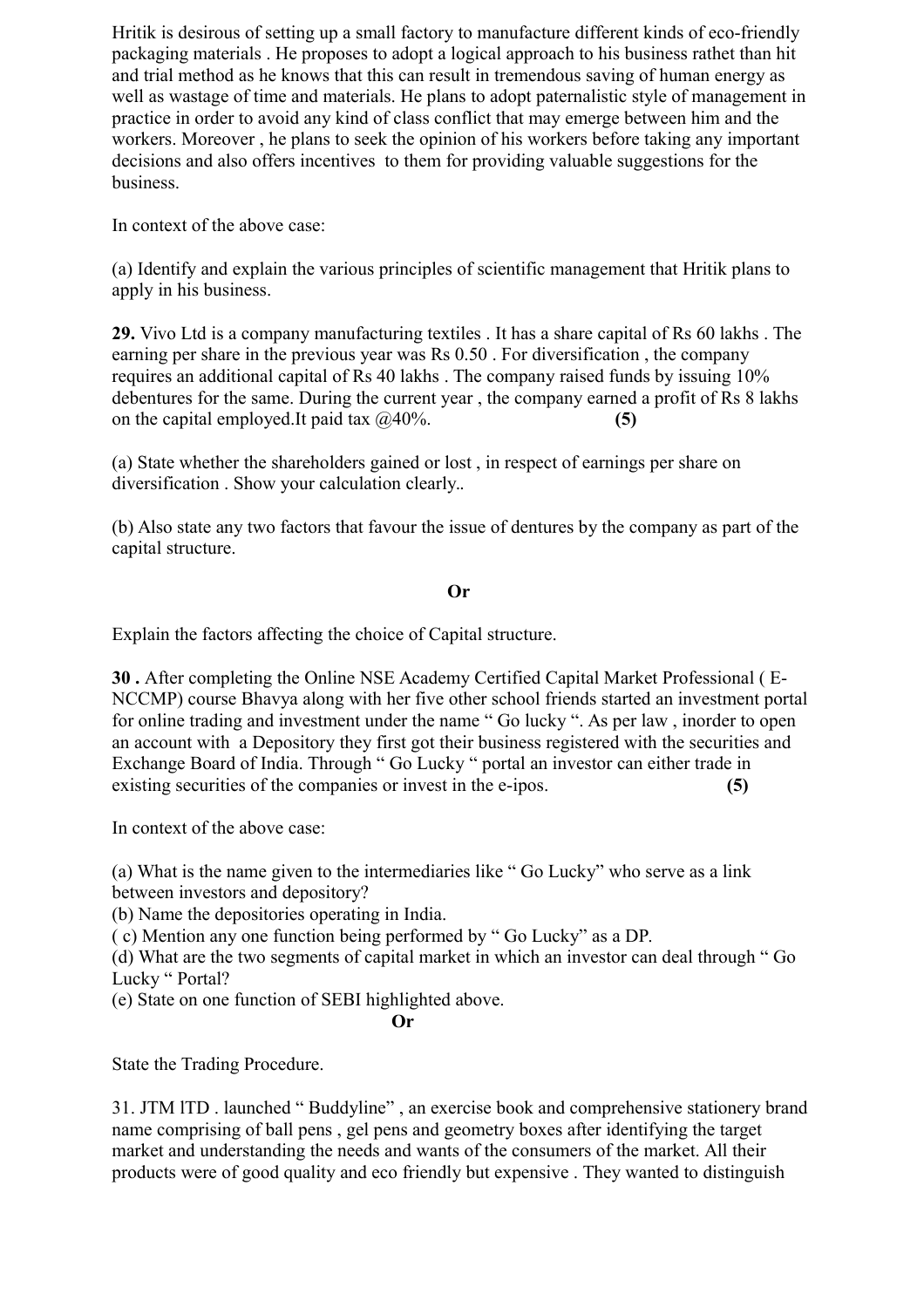their products from that of their competitors . They spent a lot of efforts , time and money in creating the brand name, as they knew that without a brand name , they can only create awareness for the generic products and can never be sure of the sale of their products . The efforts paid off and the demand for the products started growing . The customers liked the brand and became habitual to it. They did not mind paying a higher price . Over a period of time , it became a status symbol to buy "Buddyline" brand because of its quality. The consumers felt pride in using them. **(5)**

(i) Identify the marketing management philosophy followed by JTM Ltd.

(ii) Explain the advantages of Branding to the marketers highlighted in the abovecase.

**32.** Tata International Ltd. earned a net profit **of Rs 50 crores .** Ankit , the finance Manager of Tata International Ltd. wants to decide how to appropriate these profits . Discuss factors which will help him in taking this decision. **(6)** 

## **Or**

After completing a diploma course in wedding Planning , Sunidhi plans to start her own business under the name " Heart Beat" . She plans to hire a team of experts to give her clients a unique and unforgettable wedding experience keeping in mind their preferences and budget. Since childhood she has been admiring her grand father 's financial skills , so she decides to visit him in Mewar to seek guidance and blessing . Her grandfather tells her that the success of business depends on how well finance is invested in assets and operations and how timely and cheaply the finances are arranged , from outside or form within the business. He warns her that she should always invest time in identifying different available sources of finance and comparing them in terms of their costs and associated risks. Similarly , the finance needs to be invested in a manner that the returns from the investment exceed the cost at which procurement has taken place.

 (a) Identify and explain the financial concept being discussed above which has a direct bearing on the financial health of a business.

(b) Name any two financial statements which reflect the financial health of a business.

(c ) Briefly outline the key objective of the concept identified in (a) .

(d) State three importance of the concept identified in (a) above.

#### **33.** Explain the factors affecting Pricing . **(6) Or**

**"** Time line " watch manufacturing company is a renowned company marketing watches. It performs various activities like market analysis , product designing or merchandising , packaging , warehousing , branding , pricing , promotion and selling. The company maintains good customer relations through various follow up activities . This helps the company in procuring repeat sales orders.

(a) Name the concept related to the activities mentioned above.

(b) Explain the features of the concept identified above.

**34.** Raj and Simran are both qualified eye surgeons and good friends . After obtaining acertificate of practice , they decide to pursue a career of their own choice. Raj starts an eye care centre in the city whereas Simran joins a government hospital in a small village. They